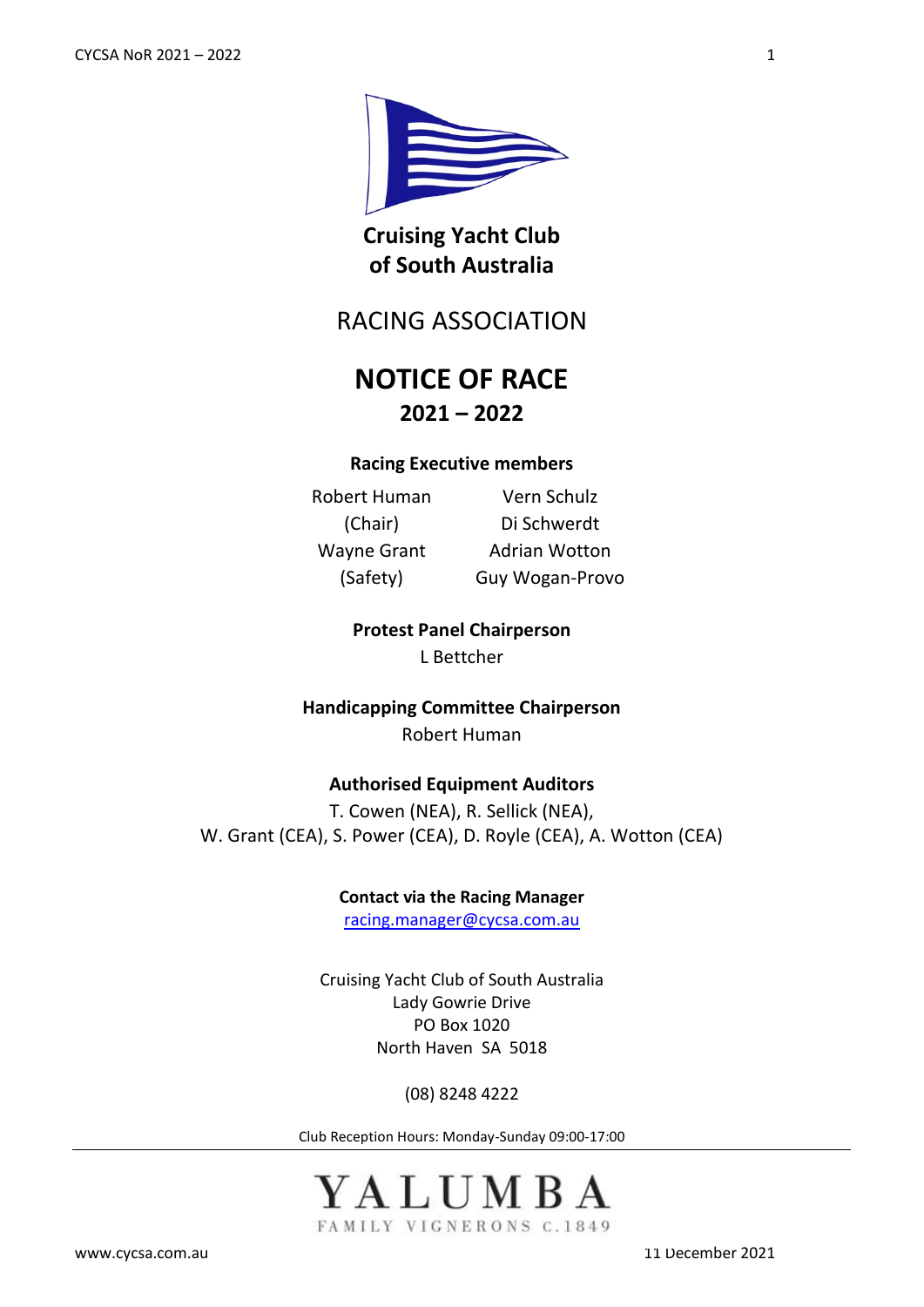



| llence                          | <b>Table of Contents</b>           |           |
|---------------------------------|------------------------------------|-----------|
| 1. Rules & Race Committees      | page - 3                           |           |
| 2. Sailing Instructions         |                                    | page - 3  |
| 3. Eligibility / Entry (DP)     |                                    | page - 3  |
| 4. Crewing                      |                                    | page - 4  |
| 5. Classification of Crew       |                                    | page - 4  |
| 6. Equipment Audits             |                                    | page - 4  |
| 7. Advertising (DP)             |                                    | page - 4  |
| 8. Signing on / Crew Lists (DP) |                                    | page - 4  |
|                                 | 9. Racing Area and Event Category  | page - 4  |
| 10. Courses                     |                                    | page - 5  |
|                                 | 11. Scoring / Handicap System [NP] | page - 5  |
| 12. Protests / Arbitration      |                                    | page - 5  |
| 13. Risk Warnings               |                                    | page - 5  |
| 14. Disclaimer of Liability     |                                    | page - 6  |
|                                 | 15. Racing Programme (By Series)   | page - 6  |
| Appendix                        |                                    |           |
| A. Prizes                       |                                    | page – 10 |

## **REVISIONS**

| Issue 1 | 24 September |                                  |
|---------|--------------|----------------------------------|
| Issue 2 | 21 October   | Crew requirements                |
| Issue 3 | 11 December  | Race Programme & Course Book V#3 |
|         |              |                                  |
|         |              |                                  |
|         |              |                                  |
|         |              |                                  |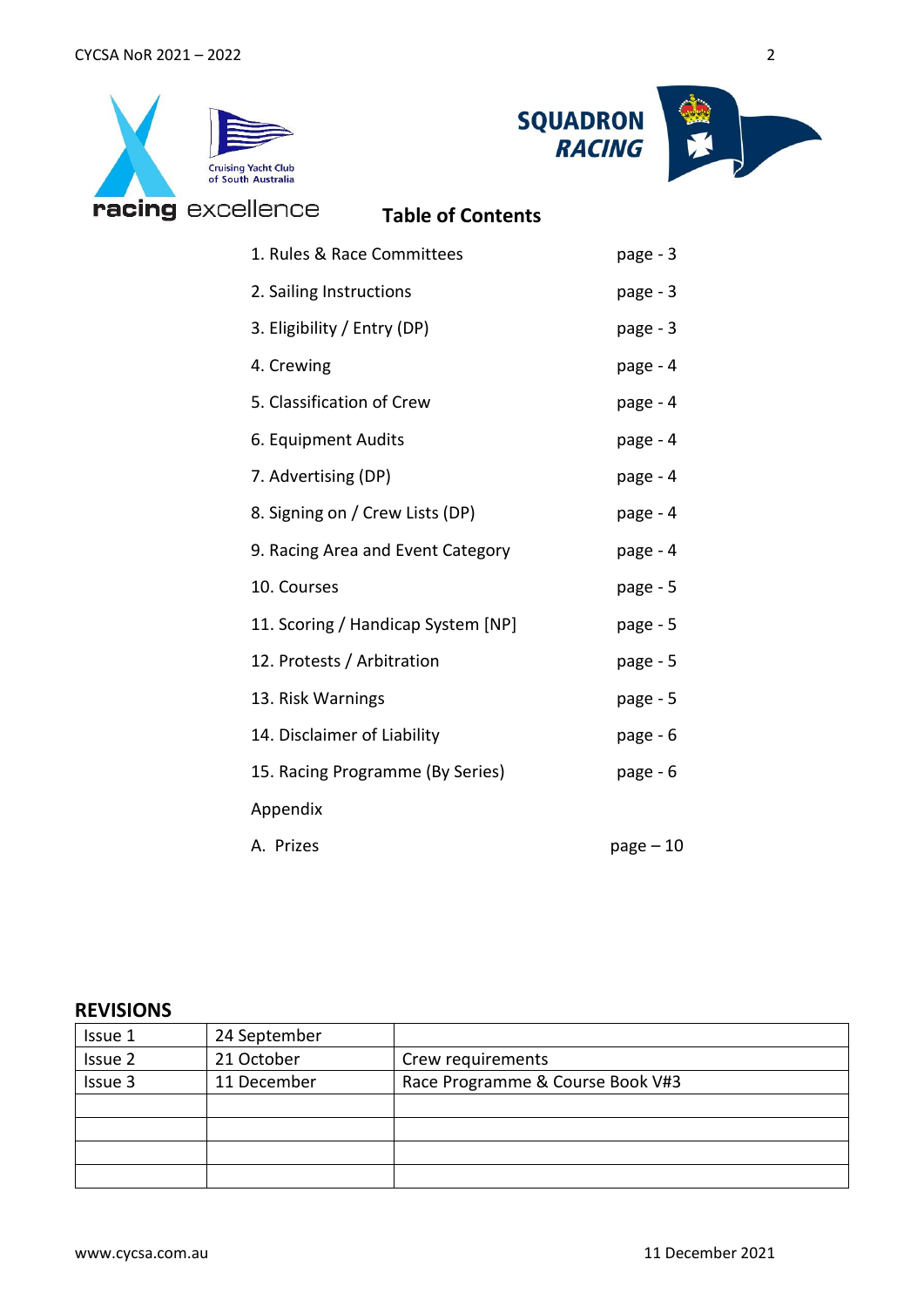[DP] denotes a rule for which the penalty is at the discretion of the protest committee. This changes RRS 64.1

#### **1. RULES & RACE COMMITTEES**

- 1.1 The Racing Executive of the Cruising Yacht Club of South Australia (CYCSA) and The Racing Committee of the Royal South Australian Yacht Squadron (RSAYS) will jointly conduct the 2021 - 2022 Racing Season. Races will be conducted under Racing Rules of Sailing (RRS) 2021 - 2024; the Prescriptions and Special Regulations (SR) of Australian Sailing (AS); Rating and Class Rules as applicable; the Department of Transport Boating (Safety and Equipment) Regulations; and the International Regulations for the Prevention of Collision at Sea, 1972.
- 1.2 For boats competing in IRC races, the IRC Rules Parts A, B and C shall apply.
- 1.3 Where there is conflict between the Notice of Race (NoR) and the Sailing Instructions (SIs), the SIs shall take precedence. This changes RRS 63.7

## **2. SAILING INSTRUCTIONS**

Sailing Instructions should be read in conjunction with the NoR and are available online at each club and in the RSAYS Year Book.

#### **3. ELIGIBILITY / ENTRY (DP)**

- 3.1 All competitors shall be members of their respective clubs. Entries from boats owned by members of other clubs may be accepted at the discretion of the CYCSA Racing Executive.
- 3.2 Reference to eligibility and entry requirements can be obtained on the respective club's web site.
- 3.3 To be eligible to race, all mono-hull yachts, including trailable yachts, must achieve a resistance to capsize as defined in AS SR. Part 1, Appendix B.
- 3.4 The person in charge shall hold, or acquire within the racing season, a current Safety Day certificate (or higher AS Safety & Sea Survival Course certificate). It is mandatory that those completing a safety course during the current sailing season shall provide the Race Committee with a valid certificate. A minimum of 4 crew (or at least 50% in excess of 8) participating in offshore races and all crew participating in short-handed races will be required to hold a current certificate for a safety course approved by the Race Committee and completed within the last 3 years for a club's Safety Day or 5 years for the AS Safety & Sea Survival Course. If these requirements cannot be met, the skipper may apply for dispensation via the Race Committee.
- 3.5 A boat's entry will be accepted only when the applicable entry form along with all required documentation, has been submitted and fees have been paid. Entry forms are available from the respective club's Racing Office or website.
- 3.6 Late entries may be received together with any late entry fee applicable.
- 3.7 Boat owners, before participating in races, shall ensure that their boat carries appropriate third party liability insurance to a minimum of \$10m per incident and include "Racing Coverage". A copy of the insurance certificate of currency shall be lodged in person to the respective club's Racing Office.
- 3.8 For an OSR category 0 3 a copy of the "Keel and Rudder Inspection Form" shall be submitted to the Racing Office prior to 01/01/2022.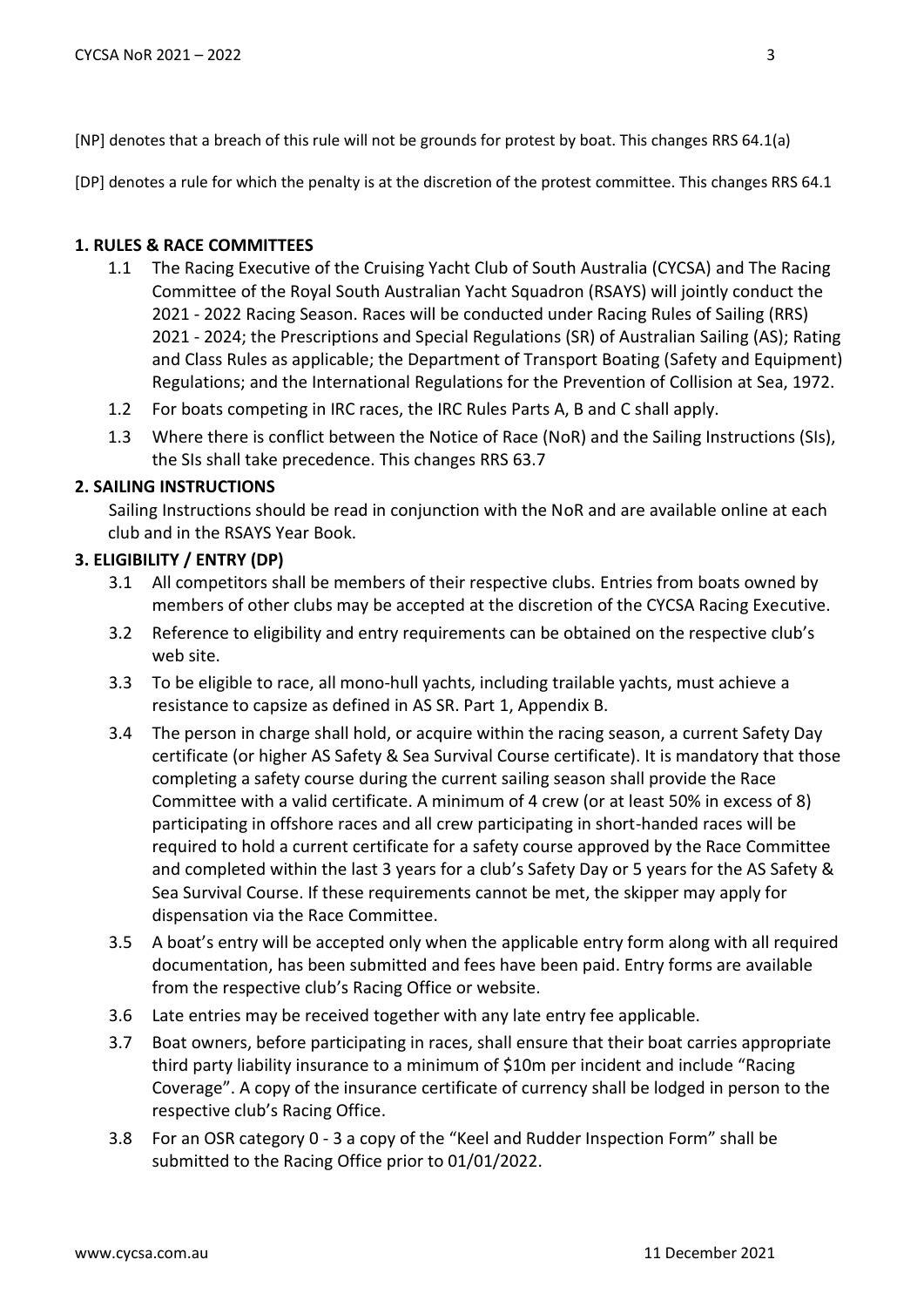#### **4. CREWING**

Minimum crewing and crew certification requirements are as follows:

|                     | <b>Crew</b><br><b>Complement</b><br>(Min.) | <b>Skipper Age</b><br>(Min.) | <b>Crew Aged</b><br>Above 18<br>(Min.) | Sea Safety Day or<br><b>SSSC Certificate</b><br>(Min.) | <b>First Aid</b><br><b>Certificate</b><br>(Min.) |
|---------------------|--------------------------------------------|------------------------------|----------------------------------------|--------------------------------------------------------|--------------------------------------------------|
| <b>Fully Crewed</b> |                                            |                              |                                        |                                                        |                                                  |
| CAT <sub>3</sub>    | 4                                          | 18                           | $\overline{2}$                         | 50% of Crew                                            | 1 Crew                                           |
| CAT <sub>4</sub>    | 4                                          | 18                           | $\overline{2}$                         | 50% of Crew                                            | 1 Crew                                           |
| CAT <sub>6</sub>    | 3                                          | 18                           | 1                                      | Skipper                                                |                                                  |
| <b>Short-Handed</b> |                                            |                              |                                        |                                                        |                                                  |
| CAT <sub>3</sub>    | 2                                          | 18                           | $\overline{2}$                         | $\overline{2}$                                         | 1 Crew                                           |
| CAT <sub>4</sub>    | $\overline{2}$                             | 18                           | $\overline{2}$                         | $\overline{2}$                                         | 1 Crew                                           |
| CAT <sub>6</sub>    | $\overline{2}$                             | 18                           | $\mathbf{1}$                           | $\overline{2}$                                         |                                                  |

Application for special case exemptions may be considered by the organising authority.

#### **5. CLASSIFICATION OF CREW**

The World Sailing Sailor Classification Code shall not apply.

#### **6. EQUIPMENT AUDITS**

**Audits**: Each CYCSA entry must be accompanied by a Safety Equipment Compliance Declaration audited by a CYCSA authorized equipment auditor for the highest race category being entered, along with applicable rating certificate(s) to the Racing Office prior to racing in any series or race. Boats shall comply with the auditing system of their respective club and can be subject to a full audit against the equipment audit form at any time during the season.

## **7. ADVERTISING (DP)**

For the purpose of advertising World Sailing Regulation 20 shall apply.

#### **8. SIGNING ON / CREW LISTS (DP)**

- 8.1 All boats shall sign on prior to the first warning signal for the first race of the day at the respective sign on area. Boats failing to sign on will be scored DNC.
- 8.2 Skippers of boats competing in races must submit a crew list at or before the time of signing on for each race through each club's respective race management system –- MemberPoint for CYCSA & TES for RSAYS.

## **9. RACING AREA AND EVENT CATEGORY**

- 9.1 Inshore races will be conducted within 5 nautical miles of the Adelaide coastline, including the Port River. All Club Inshore, Twilight, Winter and Short-Handed Short Course Series races will be Category 6.
- 9.2 Offshore races will be Category 3.
- 9.3 Cat 5 races will be conducted during daylight hours in St Vincent Gulf north of latitude of Brighton, South Australia.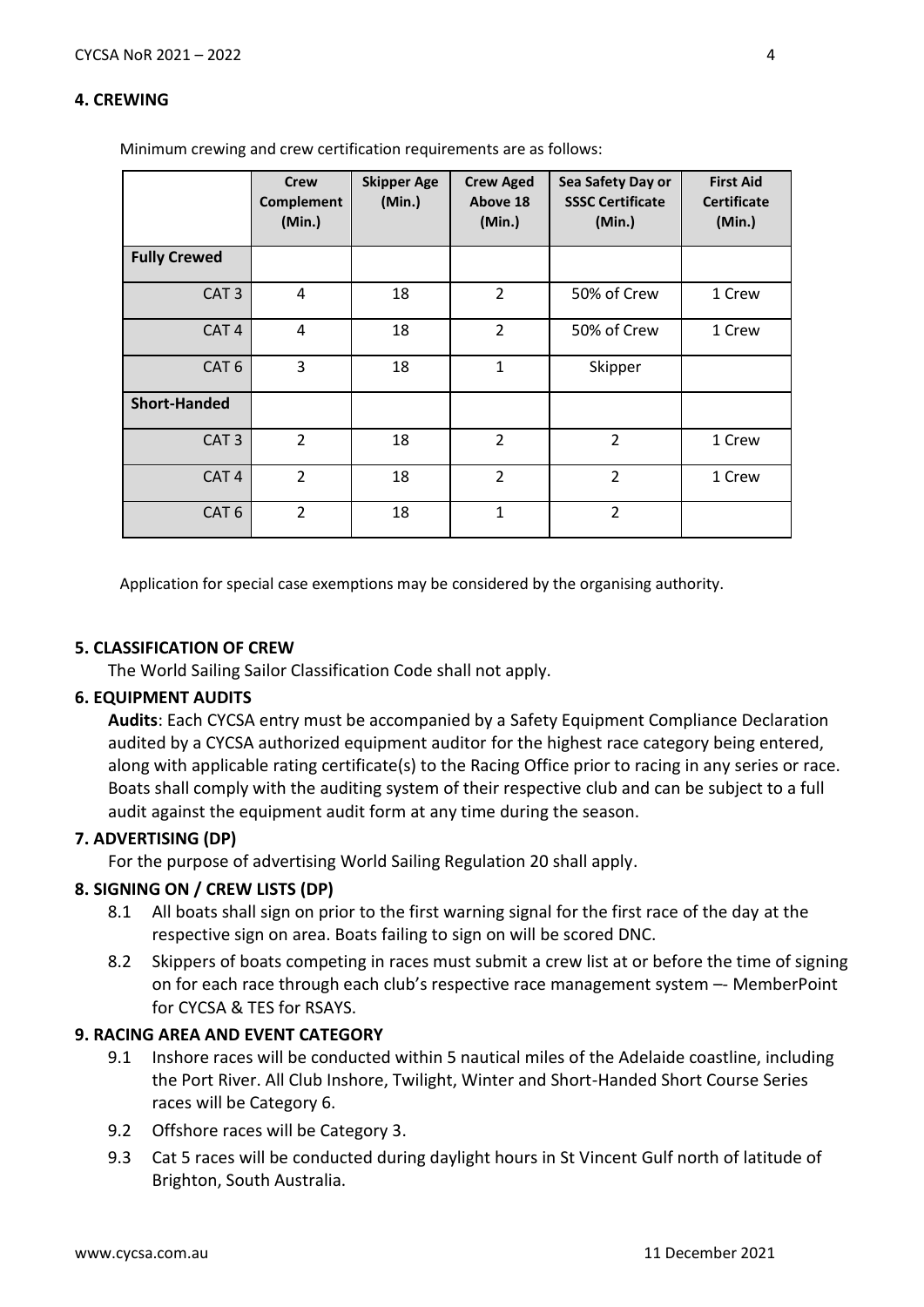## **10. COURSES (INSHORE)**

- 10.1 Inshore Courses will be windward/leeward, windward/leeward/triangle or fixed mark. Course numbers will be signalled from the Committee Boat and notified by radio.
- 10.2 Inshore fixed mark course booklets Version #3 are available from the Racing Office.

## **11. SCORING / HANDICAP SYSTEM [NP]**

- 11.1 The low point system will be used for each series and regatta scoring.
- 11.2 When fewer than five races are completed in a series no score will be excluded.
- 11.3 The minimum number of entries in a Division/Class shall be five.
- 11.4 All Series scored under Performance Handicap System (PHS) will be scored using the TopYacht handicapping software with adjustments as determined by each club's Handicap Committee.
- 11.5 Competitors who join a series after one or more races have been completed will be awarded DNC for races prior to entry. Previously allocated DNC scores to other boats in the series will not be altered.
- 11.6 Short Handed AMS Rating. A boat will only be allowed a single rating type in a race or series. All boats will use their "full" AMS rating regardless of crew number.
- 11.7 The Commodores' Shield is an inter-club series for keelboats of the CYCSA and the RSAYS.
	- 11.7.1 There shall be three heats sailed on the dates shown in Racing Programme. Should any of these races be abandoned, the next combined race in the Inshore Series schedule shall be substituted. If three heats fail to be raced, the series shall be abandoned, and the shield retained by the current holder until the next series is decided.
	- 11.7.2 The number of representatives in each division shall be equal and based on the lowest number of entrants from each club in that division. The divisions shall be 1&2. A division shall have a minimum of three boats from each club.
	- 11.7.3 Points will be awarded on PHS positions in the combined fleets using Rule A4, Low Point Scoring System. Points will be scored for an equal number of boats that finish from each club in each division.
	- 11.7.4 Regardless of dual membership, entrants shall represent the club at which the boat is kept, either in the water, or hardstand. The boat shall continue to represent the club that it represented in heat 1.

## **12. PROTESTS/ARBITRATION**

- 12.1 Protests shall be on forms available from the Racing Office.
- 12.2 For twilight racing RRS Appendix "T" shall apply.

## **13. RISK WARNINGS**

- 13.1 Boats must keep clear of commercial vessels moving in the Port River, including the channel to the entrance beacon. Refer to the International Collision Regulations Part B – Steering and Safety Rules.
- 13.2 Glenelg Breakwater Boats must not pass between the lights marking the northern and southern ends of the old Glenelg breakwater. There are under water obstructions along the eastern and western side nearer to the southern end.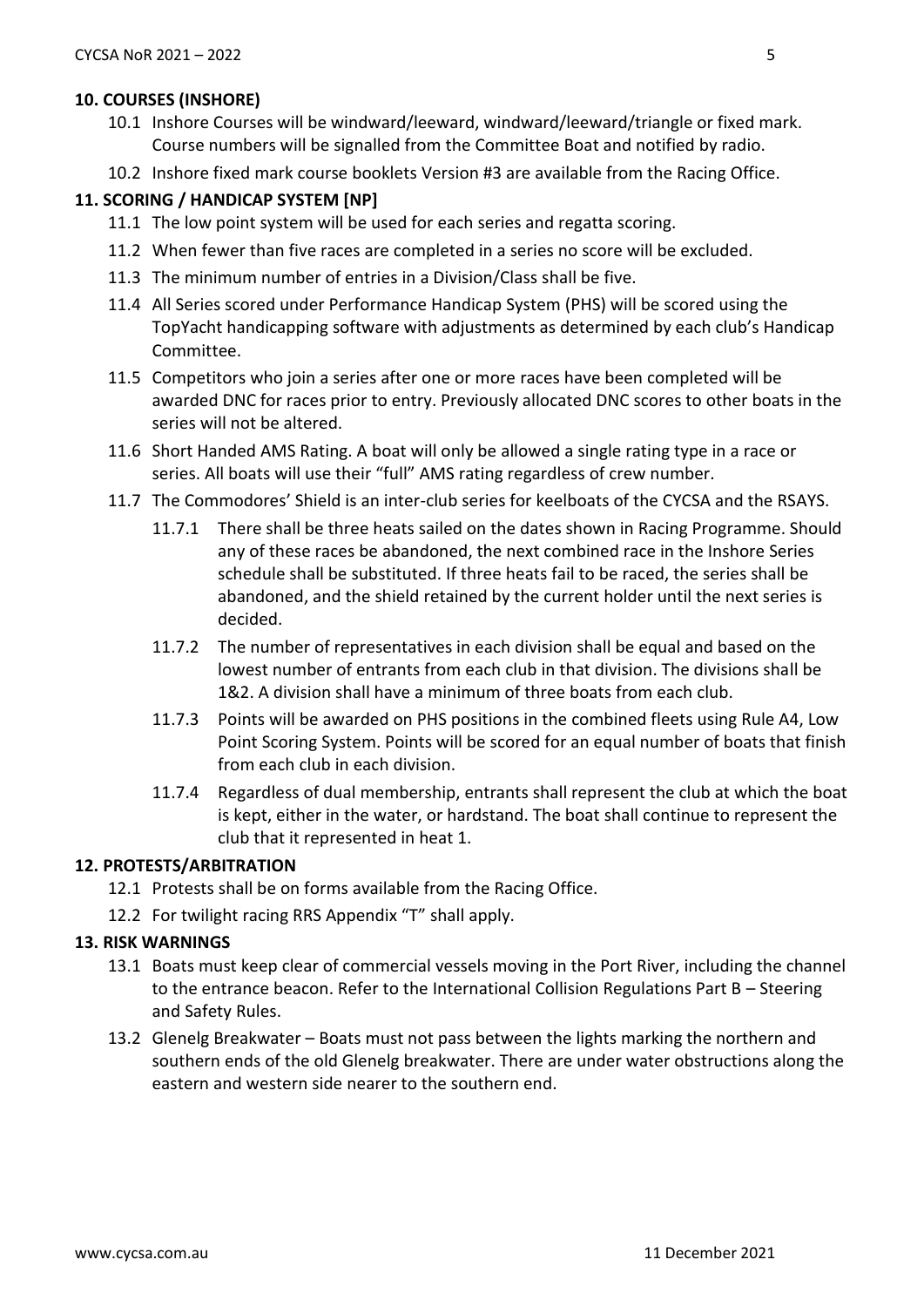## **14. DISCLAIMER OF LIABILITY**

- 14.1 Warning: Sailing and activities associated with it involve risks of personal injury, loss, damage and even death. The risks include, but are not limited to, the risk of injury from collision, capsizing, falling overboard, being trapped under a sail or boat after capsize and impact with equipment. The risks involved in this activity are increased by adverse weather conditions, inadequate training, fatigue, inexperience, failure to maintain the boat, failure to supply and use the recommended safety equipment and failure to observe the RRS, AS Prescriptions and the Sailing Instructions.
- 14.2 The Organising Authority relies upon the provisions and limitations of the South Australian Civil Liability Act 1936 and notifies all race participants who engage in recreational activity that they do so at their own risk. See Rule 3, Decision to Race, "The responsibility for a boat's decision to participate in a race or to continue racing is hers alone".
- 14.3 Having given this risk warning, the Organising Authority will not accept any liability for material damage, personal injury or death sustained in conjunction with, prior to, during, or after racing.

| <b>Club Inshore Series (IRC, AMS, PHS)</b> |        |                                     |                      |  |
|--------------------------------------------|--------|-------------------------------------|----------------------|--|
| Date                                       | Race   | <b>Course Type</b>                  | <b>First Warning</b> |  |
| Sat, 09 Oct 2021                           | 1      | <b>Fixed Mark</b>                   | 1255                 |  |
| Sat, 23 Oct 2021                           | 2, 3   | 2 x Windward/Leeward                | 1255                 |  |
| Sat, 20 Nov 2021                           | 4      | Long Fixed Mark                     | 1255                 |  |
| Sat, 04 Dec 2021                           | 5, 6   | 2 x Windward/Leeward                | 1255                 |  |
| Sat, 18 Dec 2021                           | 7      | <b>Fixed Mark</b>                   | 1255                 |  |
| Sat, 08 Jan 2022                           | 8      | <b>Fixed Mark</b>                   | 1255                 |  |
| Sat, 29 Jan 2022                           | 9      | <b>Fixed Mark</b>                   | 1255                 |  |
| Sat, 12 Feb 2022                           | 10, 11 | $1 \times$ Triangle, $1 \times W/L$ | 1255                 |  |
| Sat, 05 Mar 2022                           | 12     | Long Fixed Mark                     | 1255                 |  |
| Sat, 26 Mar 2022                           | 13, 14 | 2 x Windward/Leeward                | 1255                 |  |
| Sat, 02 Apr 2022                           | 15, 16 | $1 \times$ Triangle, $1 \times W/L$ | 1255                 |  |

#### **15. PROGRAMME BY SERIES**

#### **SA IRC & AMS State Championships Division 1**

| Date             | Race  | <b>Course Type</b>                  | <b>First Warning</b> |
|------------------|-------|-------------------------------------|----------------------|
| Sat, 23 Oct 2021 | 1, 2  | 2 x Windward/Leeward                | 1255                 |
| Sun, 24 Oct 2021 | 3     | 1 x Fixed Mark                      | 1155                 |
| Sat, 04 Dec 2021 | 4,5   | 2 x Windward/Leeward                | 1255                 |
| Sun, 05 Dec 2021 | 6, 7  | 1 x Triangle, 1 x W/L               | 1155                 |
| Fri, 18 Feb 2022 | 8     | Adelaide - Port Lincoln Race        | 1455                 |
| Sat, 02 Apr 2022 | 9, 10 | $1 \times$ Triangle, $1 \times W/L$ | 1255                 |

| SA IRC & AMS State Championships Division 2 |      |                      |                      |
|---------------------------------------------|------|----------------------|----------------------|
| Date                                        | Race | <b>Course Type</b>   | <b>First Warning</b> |
| Sat, 23 Oct 2021                            | 1.2  | 2 x Windward/Leeward | 1300                 |
| Sat, 20 Nov 2021                            | ર    | Long Fixed Mark      | 1300                 |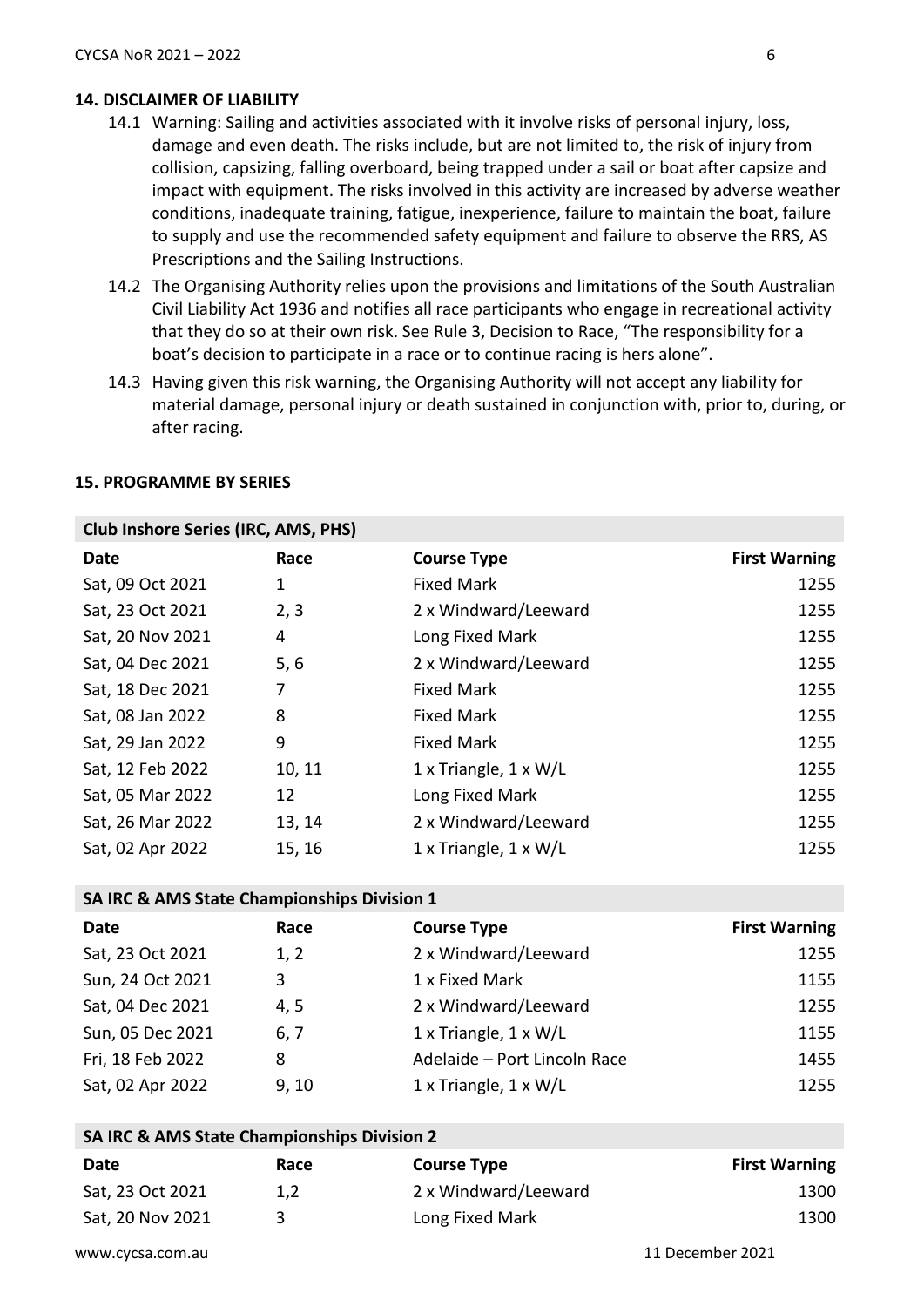| Sat, 04 Dec 2021 | 4.5   | 2 x Windward/Leeward                | 1300 |
|------------------|-------|-------------------------------------|------|
| Sat, 29 Jan 2022 | 6     | <b>Fixed Mark</b>                   | 1300 |
| Sat, 12 Feb 2022 |       | 1 x Triangle                        | 1300 |
| Sat, 05 Mar 2022 | 8     | Long Fixed Mark                     | 1300 |
| Sat, 02 Apr 2022 | 9, 10 | $1 \times$ Triangle, $1 \times W/L$ | 1300 |

# **Short Offshore Series (IRC, AMS, PHS)**

| Date             | Race          | <b>Course Type</b>         | <b>First Warning</b> |
|------------------|---------------|----------------------------|----------------------|
| Sat, 16 Oct 2021 |               | Orontes Race               | 1155                 |
| Sat, 27 Nov 2021 | $\mathcal{P}$ | <b>Glenelg Gulf Race</b>   | 1155                 |
| Sat, 15 Jan 2022 | 3             | <b>Tapley Shoal Race</b>   | 1155                 |
| Fri, 18 Feb 2022 | 4             | Adelaide - Pt Lincoln Race | 1455                 |

# **Bravo Sails Women's Series - CYCSA & RSAYS (AMS & PHS)**

| Date             | Race           | <b>Course Type</b>                 | <b>First Warning</b> |
|------------------|----------------|------------------------------------|----------------------|
| Sun, 17 Oct 2021 | 1              | <b>Fixed Mark</b>                  | 1255                 |
| Sun, 14 Nov 2021 | $\overline{2}$ | <b>Fixed Mark</b>                  | 1255                 |
| Sun, 12 Dec 2021 | 3              | <b>Fixed Mark</b>                  | 1255                 |
| Sun, 16 Jan 2022 | 4              | <b>Fixed Mark</b>                  | 1255                 |
| Sun, 13 Feb 2022 | 5              | <b>Fixed Mark</b>                  | 1255                 |
| Sun, 20 Mar 2022 | 6,7            | 2 x Windward / Leeward             | 1255                 |
| Sun, 03 Apr 2022 | 8              | <b>Fixed Mark</b>                  | 1255                 |
|                  |                | Presentation at RSAYS after Race 8 |                      |

# **Phil Hoffmann Travel Twilight Series 1 (PHS)**

| Date             | Race | <b>Course Type</b>             | <b>First Warning</b> |
|------------------|------|--------------------------------|----------------------|
| Wed, 06 Oct 2021 |      | <b>Standalone Novelty Race</b> | 1755                 |
| Wed, 13 Oct 2021 | 1    |                                | 1755                 |
| Wed, 20 Oct 2021 | 2    |                                | 1755                 |
| Wed, 27 Oct 2021 | 3    |                                | 1755                 |
| Wed, 03 Nov 2021 | 4    |                                | 1755                 |
| Wed, 10 Nov 2021 | 5    |                                | 1755                 |
| Wed, 17 Nov 2021 | 6    | Combined (CYCSA host)          | 1755                 |
| Wed, 24 Nov 2021 |      | <b>Standalone Ladies Helm</b>  | 1755                 |
| Wed, 01 Dec 2021 | 7    |                                | 1755                 |
| Wed, 08 Dec 2021 | 8    |                                | 1755                 |
| Wed, 15 Dec 2021 | 9    | <b>Series 1 Presentation</b>   | 1755                 |
| Wed, 22 Dec 2021 |      | <b>Standalone Sternchaser</b>  | 1755                 |

# **Phil Hoffmann Travel Twilight Series 2 (PHS)**

| Date             | Race | <b>Course Type</b>             | <b>First Warning</b> |
|------------------|------|--------------------------------|----------------------|
| Wed, 05 Jan 2022 |      | <b>Standalone Novelty Race</b> | 1755                 |
| Wed, 12 Jan 2022 |      | Combined (RSAYS host)          | 1755                 |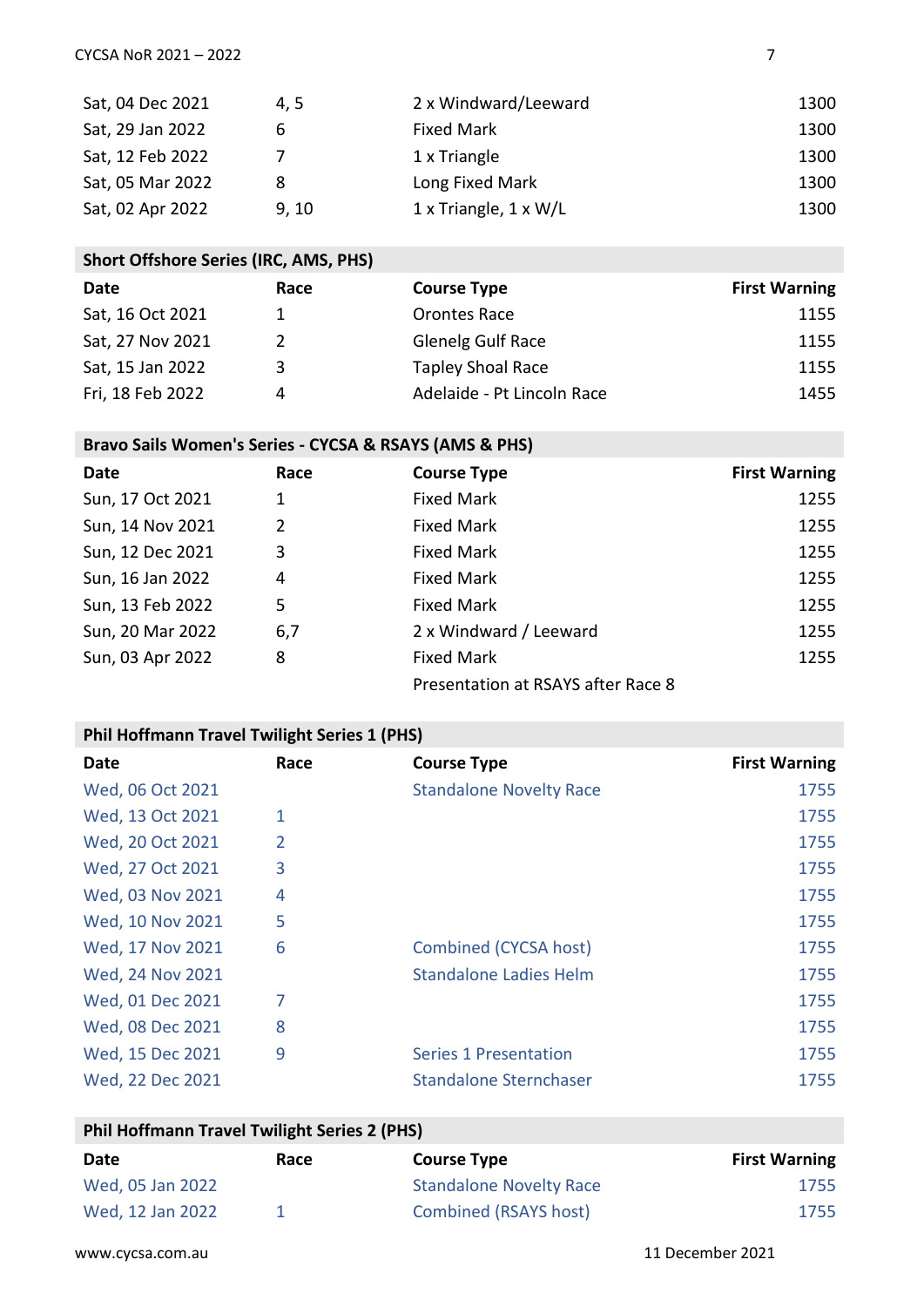| Wed, 19 Jan 2022 | 2 |                                            | 1755 |
|------------------|---|--------------------------------------------|------|
| Wed, 02 Feb 2022 | 3 |                                            | 1755 |
| Wed, 09 Feb 2022 | 4 |                                            | 1755 |
| Wed, 16 Feb 2022 | 5 |                                            | 1755 |
| Wed, 02 Mar 2022 |   | <b>Standalone Ladies Helm</b>              | 1755 |
| Wed, 09 Mar 2022 | 6 |                                            | 1755 |
| Wed, 16 Mar 2022 |   |                                            | 1755 |
| Wed, 23 Mar 2022 | 8 | <b>Series 2 &amp; Overall Presentation</b> | 1755 |
| Wed, 30 Mar 2022 |   | <b>Standalone Novelty Race</b>             | 1755 |

#### **TROPHY RACES - not a series**

| Date             | Race          | <b>Course Type</b> | <b>First Warning</b> |
|------------------|---------------|--------------------|----------------------|
| Sat, 13 Nov 2021 | Queen of Gulf | <b>Fixed Mark</b>  | 1255                 |
| Sat, 11 Dec 2021 | Geoff Bishop  | <b>Fixed Mark</b>  | 1255                 |
| Sat, 22 Jan 2022 | TBA           | Long Fixed Mark    | 1255                 |
| Sat, 05 Feb 2022 | TBA           | TBA                | 1255                 |

### **SPECIAL EVENTS**

| Date              | Race                              | <b>Course Type</b>                                 | <b>First Warning</b> |
|-------------------|-----------------------------------|----------------------------------------------------|----------------------|
| Nov 27 - 28, 2021 | <b>Elliott 7 Sprint Series</b>    |                                                    |                      |
| Dec 10 -11, 2021  | <b>National Sailing League</b>    |                                                    |                      |
| Mar 12 - 14, 2022 | Fred Neill Match Racing Challenge |                                                    |                      |
| Apr 09-10, 2022   |                                   | State Women's One Design Championship (Elliott 7s) |                      |

# **Commodore's Shield (PHS)**

| Date             | Race | <b>Course Type</b>             | <b>First Warning</b> |
|------------------|------|--------------------------------|----------------------|
| Sat, 04 Dec 2021 |      | Windward/Leeward (Race 1 Only) | 1255                 |
| Sat, 29 Jan 2022 |      | <b>Fixed Mark</b>              | 1255                 |
| Sat, 12 Feb 2022 | ર    | Triangle (Race 1 Only)         | 1255                 |

| <b>Regatta Races</b> |                                              |     |
|----------------------|----------------------------------------------|-----|
| Date                 | <b>Series</b>                                |     |
| 23 - 24 Oct 2021     | Yalumba Great Southern Regatta               |     |
| 04 - 05 Dec 2021     | <b>Georges Wines Premiers Cup Regatta</b>    |     |
| 20 - 25 Jan 2022     | <b>Festival of Sails - Geelong</b>           |     |
| 04 - 08 Feb 2022     | King of the Gulf                             |     |
| 21 - 24 Feb 2022     | <b>Lincoln Week</b>                          |     |
| 06 - 07 Aug 2022     | <b>Icebreaker Series &amp; Port Line Cup</b> | 955 |

# **BRAVO SAILS Short-Handed Series (AMS & PHS)**

| Date             | Race | <b>Course Type</b> | <b>First Warning</b> |
|------------------|------|--------------------|----------------------|
| Sat, 07 May 2022 |      | Short-handed       | 1255                 |
| Sat, 21 May 2022 |      | Short-handed       | 1255                 |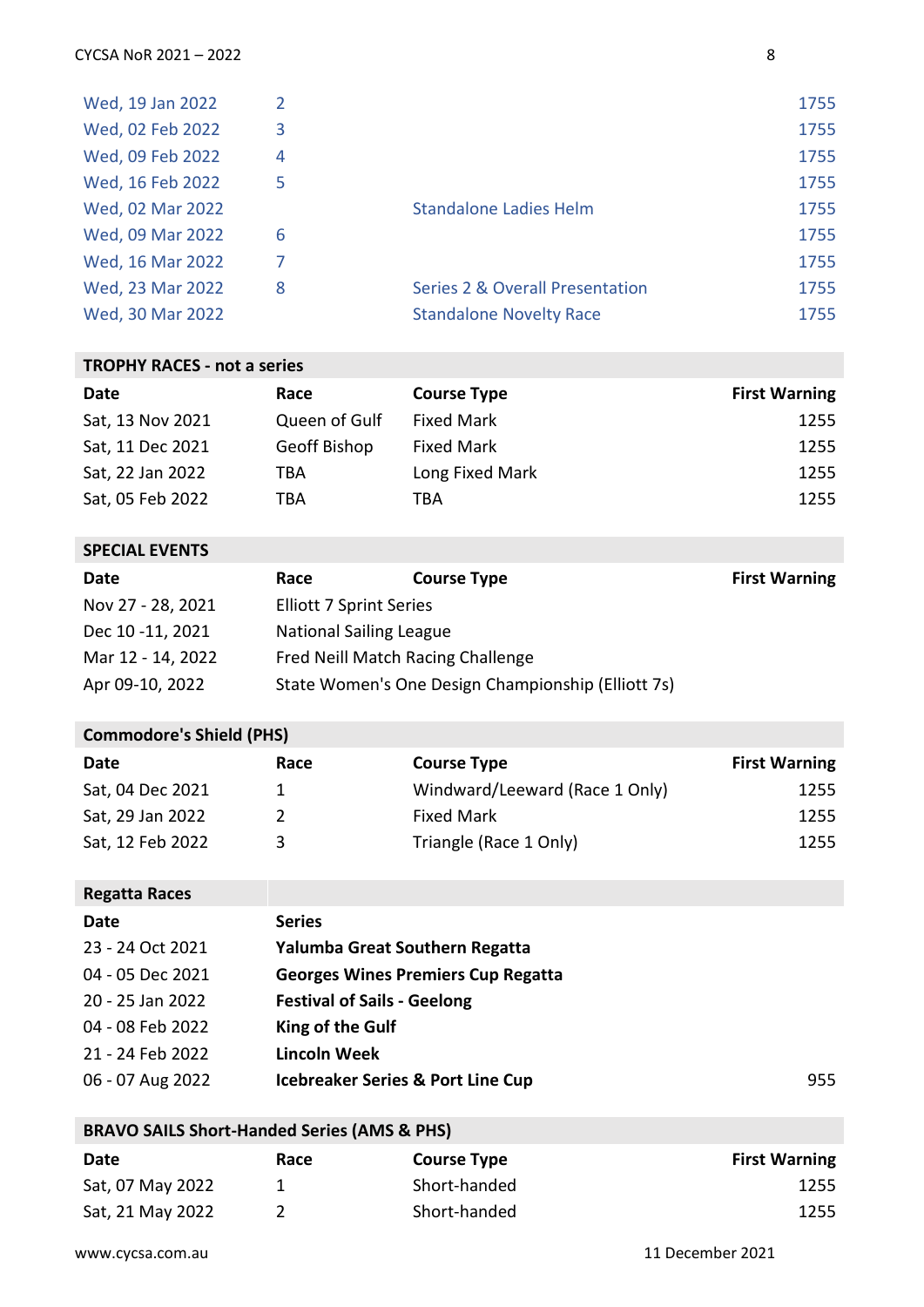| Sat, 28 May 2022  | 3          | Short-handed                       | 1255 |
|-------------------|------------|------------------------------------|------|
| Sat, 02 July 2022 | Standalone | <b>Pt Vincent Destination Race</b> | 955  |
| Sun, 03 July 2022 | Standalone | <b>Return Destination Race</b>     | 955  |
| Sat, 16 July 2022 | 4          | Short-handed                       | 1255 |
| Sat, 30 July 2022 | 5.         | Short-handed                       | 1255 |
| Sat, 13 Aug 2022  | 6          | Short-handed & Series Presentation | 1255 |

# **Port River Marine Combined Winter Series (AMS & PHS)**

| Date              | Race | <b>Course Type</b>                 | <b>First Warning</b> |
|-------------------|------|------------------------------------|----------------------|
| Sun, 15 May 2022  | 1    | <b>Fixed Mark</b>                  | 1155                 |
| Sun, 29 May 2022  | 2    | Windward/Leeward                   | 1155                 |
| Sun, 19 Jun 2022  | 3    | Fixed Mark - Plympton Cup          | 1055                 |
| Sun, 26 June 2022 | 4    | Windward/Leeward                   | 1155                 |
| Sun, 10 Jul 2022  | 5    | Windward/Leeward                   | 1155                 |
| Sun, 24 Jul 2022  | 6    | Fixed Mark & Presentation at RSAYS | 1155                 |

**One Design Series** 

| Date             | Race  | <b>Course Type</b>   | <b>First Warning</b> |
|------------------|-------|----------------------|----------------------|
| Sun, 10 Oct 2021 | 1,2   | 2 x Windward/Leeward | 1255                 |
| Sun, 21 Nov 2022 | 3,4   | 2 x Windward/Leeward | 1255                 |
| Sun, 12 Dec 2022 | 5,6   | 2 x Windward/Leeward | 1255                 |
| Sun, 23 Jan 2022 | 7,8   | 2 x Windward/Leeward | 1255                 |
| Sun, 30 Jan 2022 | 9,10  | 2 x Windward/Leeward | 1255                 |
| Sun, 06 Mar 2022 | 11,12 | 2 x Windward/Leeward | 1255                 |
| Sun, 27 Mar 2022 | 13,14 | 2 x Windward/Leeward | 1255                 |
| Sun, 10 Apr 2022 | 15,16 | 2 x Windward/Leeward | 1255                 |

# **Other Offshore Races (IRC, AMS, PHS)**

| Date             | Race | <b>Course Type</b> | <b>First Warning</b> |
|------------------|------|--------------------|----------------------|
| Fri, 12 Nov 2021 |      | Haystack Island    | 1925                 |
| Fri, 12 Nov 2021 |      | Island Cup Race    | 1925                 |
| Sat, 19 Mar 2022 |      | Jubilee Cup Race   | 1155                 |

## **Other Events**

| Thu, 2 Sept 2021 | Pre-season Skippers & Crews Briefing         |
|------------------|----------------------------------------------|
| Sun, 17 Oct 2021 | Sea Safety Day                               |
| Sat, 30 Oct 2021 | <b>CYCSA Opening Day</b>                     |
| Sat, 06 Nov 2021 | Sea Safety and Survival Course               |
| Sun, 07 Nov 2021 | Sea Safety and Survival Course               |
| Thu, 17 Feb 2022 | Adelaide - Pt Lincoln Race Briefing at RSAYS |
| Fri, 06 May 2022 | <b>Presentation Night</b>                    |
| Thu, 07 Jul 2022 | <b>CYCSA Racing Association AGM</b>          |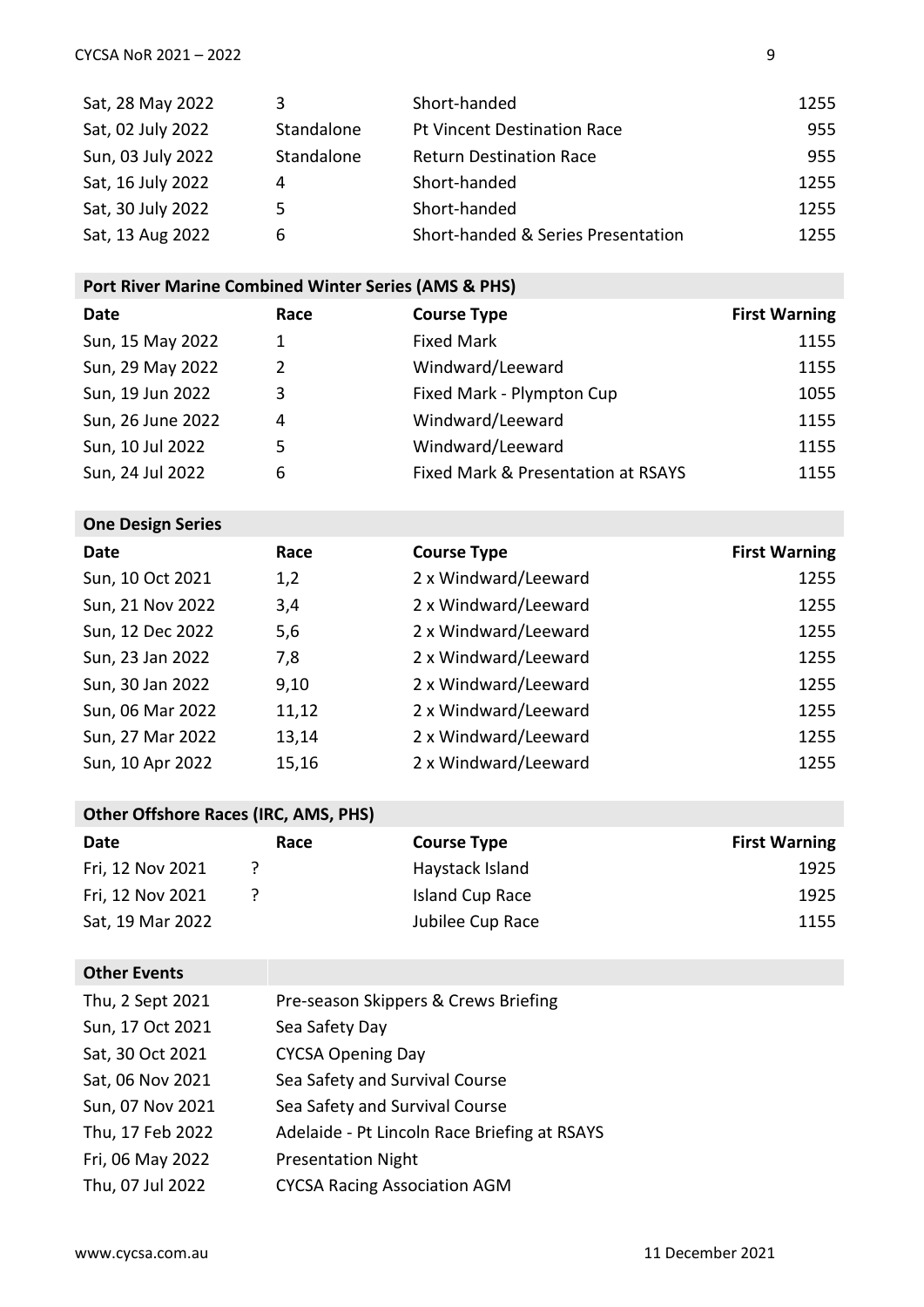# **A. PRIZES**

A.1 The CYCSA **Yacht of the Year** Perpetual Trophy will be presented to the Outstanding Yacht of the Season.

A.2 The CYCSA **Crew Person of the Year Trophy** will be presented to a Racing Association member who has excelled in racing and/or race management.

A.3 A Perpetual Trophy (donated by **Allen G Walters**) and named the **A G Walters Most Consistent Performer Trophy** will be awarded to the yacht judged to be the most consistent performer over the summer season.

A.4 A Perpetual Trophy (donated by **Richard Fidock**) and named the **R H Fidock Bluewater Championship Trophy** will be presented to an offshore yacht. Winner to be judged on performance results for the International Rating System applicable at the time.

A.5 A Perpetual Trophy (donated by **CORPOR8SOLUTIONS**) and named the **Cock of the Walk Trophy** will be awarded to the yacht who crossed the line first most consistently over the summer season.

A.6 A Perpetual Trophy (donated by the **Tillett Family**) in the shape of a ship's wheel will record all CYCSA yachts that compete in the Sydney-to-Hobart Yacht Race.

A.7 A CYCSA **Racing Excellence** Perpetual Trophy (donated by **Brett Brown**) may be awarded on an occasional basis to recognise exceptional performance at a National or International level of yacht racing.

A.8 The Chairman's Trophy honouring past Chairs of the Racing Association awarded by present Chair of REX.

A.9 A Perpetual Trophy (donated by **Lloyd Sugars**) will be awarded to the winner of **Division 1 PHS** Club Inshore Series.

A.10 A Perpetual Trophy (donated by **Tollana Wines**) will be awarded to the winner of the **Division 1 IRC** Club Inshore Series.

A.11 A Perpetual Trophy (donated by **Yacht Racing Services Association**) will be awarded to the winner of the CYCSA **Division 1 AMS** Club Inshore Series.

A.12 A Perpetual Trophy (donated by **Teachers Scotch Whiskey**) will be awarded to the winner of **Division 2 PHS** Club Inshore Series.

A.13 A Perpetual Trophy (**The Klaus Barz Memorial Trophy**) will be awarded to the winner of the **Division 2 IRC** Inshore Series.

A.14 A Perpetual Trophy (donated by **Yacht Racing Services Association**) will be awarded to the winner of the CYCSA **Division 2 AMS** Club Inshore Series.

A.15 A Perpetual Trophy (donated by **Deloitte**) will be awarded to the winner of the South Australian **IRC** State Championship Series **Division 1**.

A.16 A Perpetual Trophy (donated by **William Strangways**) will be awarded to the winner of the South Australian **IRC** State Championship Series **Division 2**.

A.17 A Perpetual Trophy (donated by **Yacht Racing Services Association**) will be awarded to the winner of the South Australian **AMS** State Championship Series **Division 1**.

A.18 A Perpetual Trophy (donated by **Yacht Racing Services Association**) will be awarded to the winner of the South Australian **AMS** State Championship Series **Division 2**.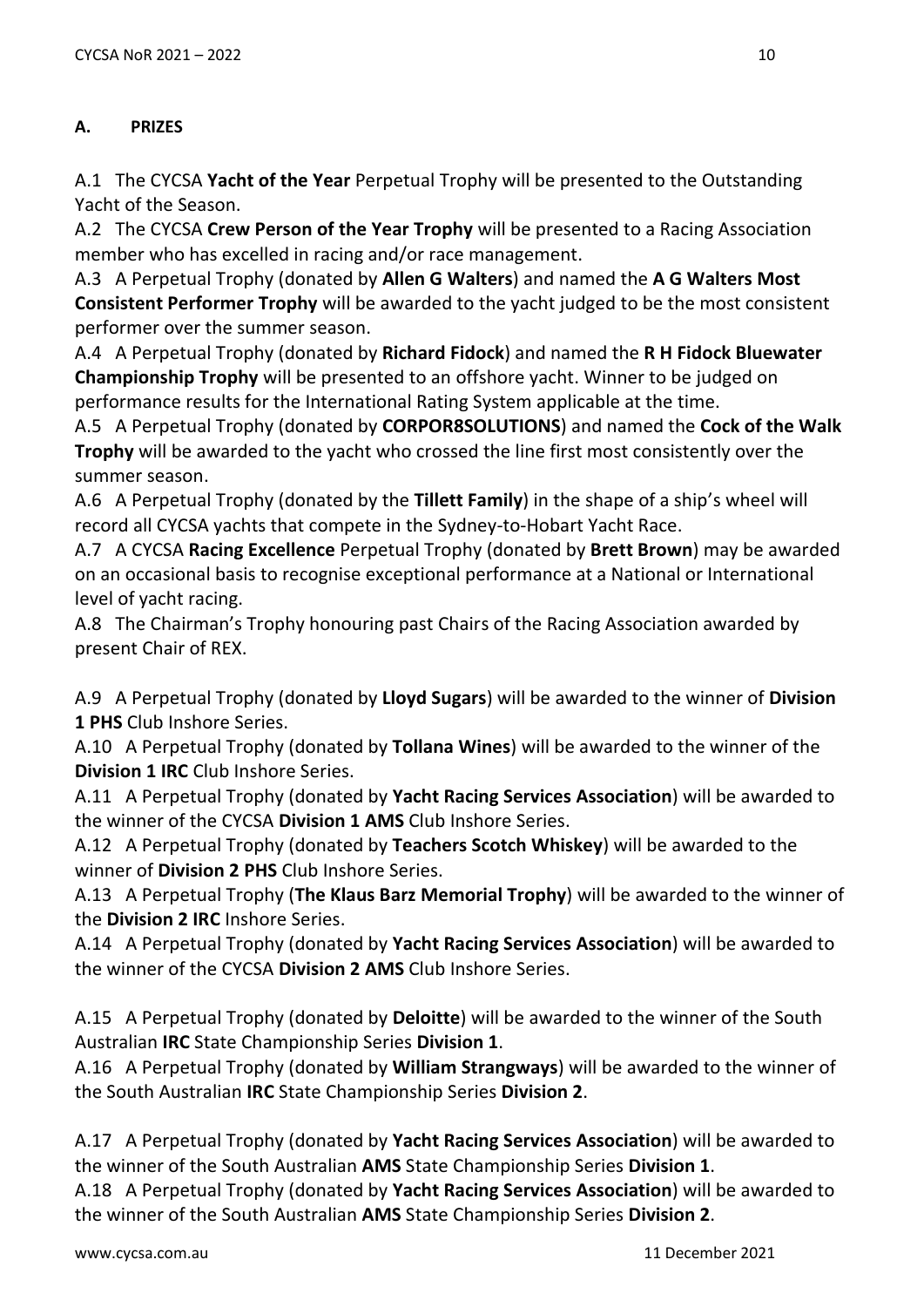A.19 A Perpetual Trophy (donated by **Becker Enterprises**) will be awarded to the winner of the **PHS** Club Offshore Series.

A.20 A CYCSA Perpetual Shield will be awarded to the winner of the **IRC** Club Offshore Series. A.21 A Perpetual Trophy (**The R N Evers Trophy**) will be awarded to the winner of the **AMS** Offshore Series.

A.22 A Perpetual Trophy (donated by **Yacht Racing Services Association**) will be awarded to the winner of the Great Southern Regatta **Division 1 AMS**.

A.23 A Perpetual Trophy (donated by **Yacht Racing Services Association**) will be awarded to the winner of the Great Southern Regatta **Division 2 AMS**.

A.24 A CYCSA Perpetual Trophy will be awarded to the winner of the Great Southern Regatta **Division 1 & 2 PHS**.

A.25 A Perpetual Trophy (**The Premier's Cup**) displayed in the Club trophy cabinet will be engraved with the name of the winner of the Premier's Cup Regatta **Division 1 IRC**.

A.26 A Perpetual Trophy (**The R H Fidock Trophy**) displayed in the Club trophy cabinet will be engraved with the name of the winner of the Premier's Cup Regatta **Division 2 IRC**.

A.27 A Perpetual Trophy (donated by **Yacht Racing Services Association**) will be awarded to the winner of the Premier's Cup Regatta **Division 1 AMS**.

A.28 A Perpetual Trophy (donated by **Yacht Racing Services Association**) will be awarded to the winner of the Premier's Cup Regatta **Division 2 AMS**.

A.29 A Perpetual Trophy (**The Southern Cross Cup**) displayed in the Club trophy cabinet will be engraved with the name of the winner of the Premier's Cup Regatta **J24 Class**.

A.30 A Perpetual Trophy donated by **Hardys Wines** will be awarded to the **Division 1&2** Cruising winner of Twilight Series 1 & 2 after the final Twilight Race of the season.

A.31 A Perpetual Trophy (donated by **Brenton and Tracey Pegler**) will be awarded to the division winners of the aggregate score for Ladies Twilight Races.

A.32 A Perpetual Trophy (**The M H Leonard Trophy**) will be awarded to the winner of each Twilight Ladies Race in **Division 1**.

A.33 A Perpetual Trophy (donated by **Ray Brown**) will be awarded to the winner of each Twilight Ladies Race in **Division 2**.

A.34 The **Hans Neumann Memorial Cup** will be presented to the **Division 1&2 PHS** winners of the Combined CYCSA / RSAYS Winter Series, and then later inscribed on the Trophy.

A.35 The **Hans Neumann Perpetual** Winter Series Trophy will be presented to the winner of the CYCSA Winter Series **Division 1 PHS**.

A.36 A Perpetual Trophy will be awarded to the winner of the CYCSA Winter Series **Division 2 PHS**.

A.37 A Perpetual Trophy (donated by **Yacht Racing Services Association**) will be awarded to the winner of the Combined Winter Series **Division 1 AMS**.

A.38 A Perpetual Trophy (donated by **Yacht Racing Services Association**) will be awarded to the winner of the Combined Winter Series **Division 2 AMS**.